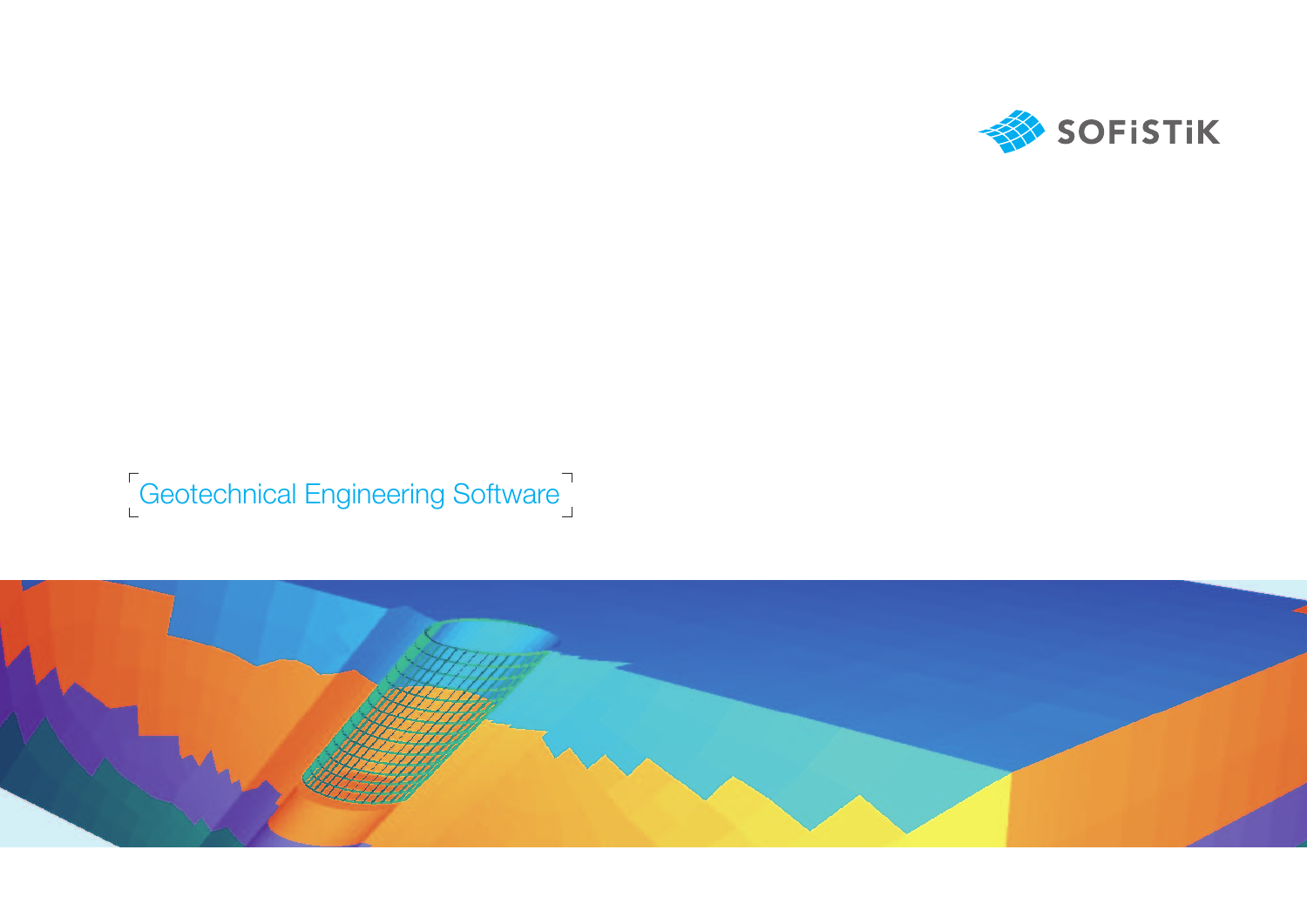

#### CADiNP

SOFiSTiK offers a very powerful text-editor and script language to control the behaviour of all programs. Using the SOFiSTiK editor TEDDY the engineer can create parametric data-sets for any SOFiSTiK module.

- Input and control of all SOFiSTiK modules
- Local and global variables
- Arithmetic functions (LOG, EXP, SIN, COS)
- • Loops and Jumps (LOOP)
- • Logic queries (IF, ENDIF, ELSE)
- Direct access to the SOFiSTiK database (@key)
- Simple sketches
- • Free comments
- • User defined macros
- • Line or Column-Input
- Archieve-Wizard
- All commans in English
- • Full-Text-Search
- Contextsensitive help as PDF-file



## WinTURF

WinTUBE, developed by our partner company FIDES, is a professional and interactive CAD preprocessor especially designed for tunnel- and geotechnical systems. WinTUBE is being used as a very powerful tool for the system, mesh and load generation, as well as for the management of construction stages.

- CAD-functionality
- Automatic intersection of structural volumes or structural surfaces
- Extensive control of visibilities, named views
- Intelligent selection of objects
- Windows standard like: undo/redo, copy & paste, context sensitive menu, ...
- DXF-import, import of structures from an existing SOFiSTiK-database
- • Numerous wizards f.e. for: tunnel-cross-sections, tunnel-junctions, construction stages, loading, file check …
- Automatic mesh generation
- • Structured grids and unstructured meshes may be mixed up, automatic detection of structural surfaces
- Functions for mesh enhancement of selected mesh regions, refinement- and compulsory points, ...
- Generation of excavation- or construction phases and loading
- Data generation for the SOFiSTiK program HYDRA for seepage or thermal analysis
- Generation of non-linear 2D- und 3D-Interface elements, ...
- • Generation of 3D-Models by extrusion of any plain system or using the unstructured mesh generator for 3D-meshes with tetrahedral elements
- Simulation of tension- and tubbing-hinges
- Powerful generation of pile and pilecap systems in combination with volume elements
- • FIDES-WinTUBE generates pure ASCII-files, simultaneous editing with FIDES-WinTUBE and TEDDY is possible
- Merging of multiple files, saving of subsystems, multiple copying
- Cut-and-Cover, Shotcrete
- TBM Systems
- Tubbings, Emergency shafts, portals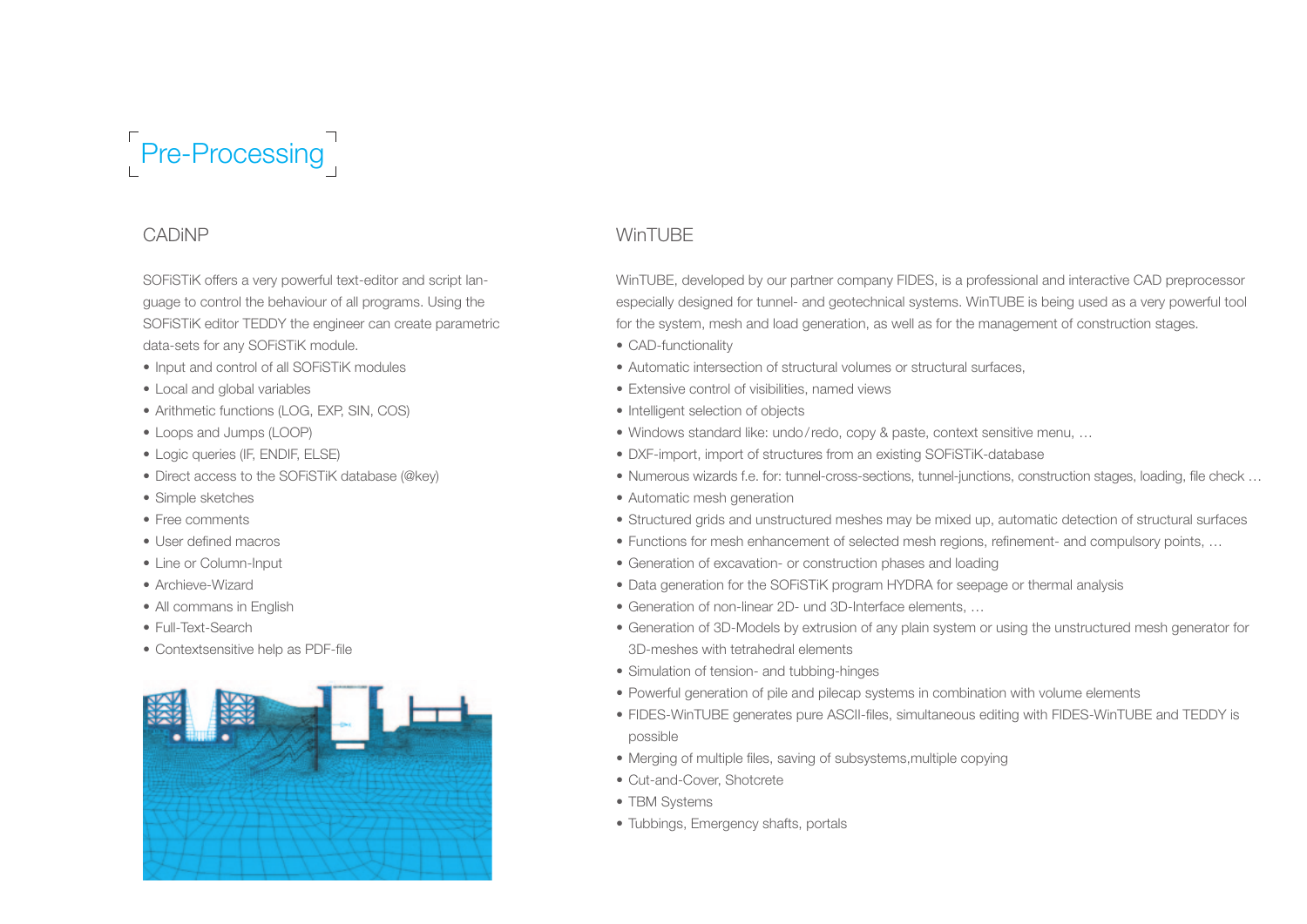



### Material and Soil Models

- Orthotropic material
- • General elastoplastic models with associative/ non-associative flow and various failure conditions, e.g.
- von Mise
- Drucker-Prager
- Mohr-Coulomb
- Lade
- Gudehus
- General viscoplastic laws for modeling time dependent effects, such as
- Creep
- Short/long term strength
- • Oriented shear planes for jointed materials
- Oriented shear planes
- Scalar damage model for tensile failure



- GRAN advanced soil model
	- (Double-)hardening plasticity
	- Automatic calibration for
	- Realistic simulation of compressive loading states
	- Realistic simulation of deviatoric hardening response (Kondner Hyperbola)
	- Stress dependent stiffness formulation
	- Automatic consideration of loading direction (different stiffness response for primary and un-/reloading stress paths)
	- Failure condition according to Mohr-Coulomb
	- Loading state dependent dilatancy effects
- Swelling soil/squeezing rock
- Time and stress dependent strain evolution
- • Hypoplastic material model
- according to v. Wolffersdorff
- Interface for user supplied material models